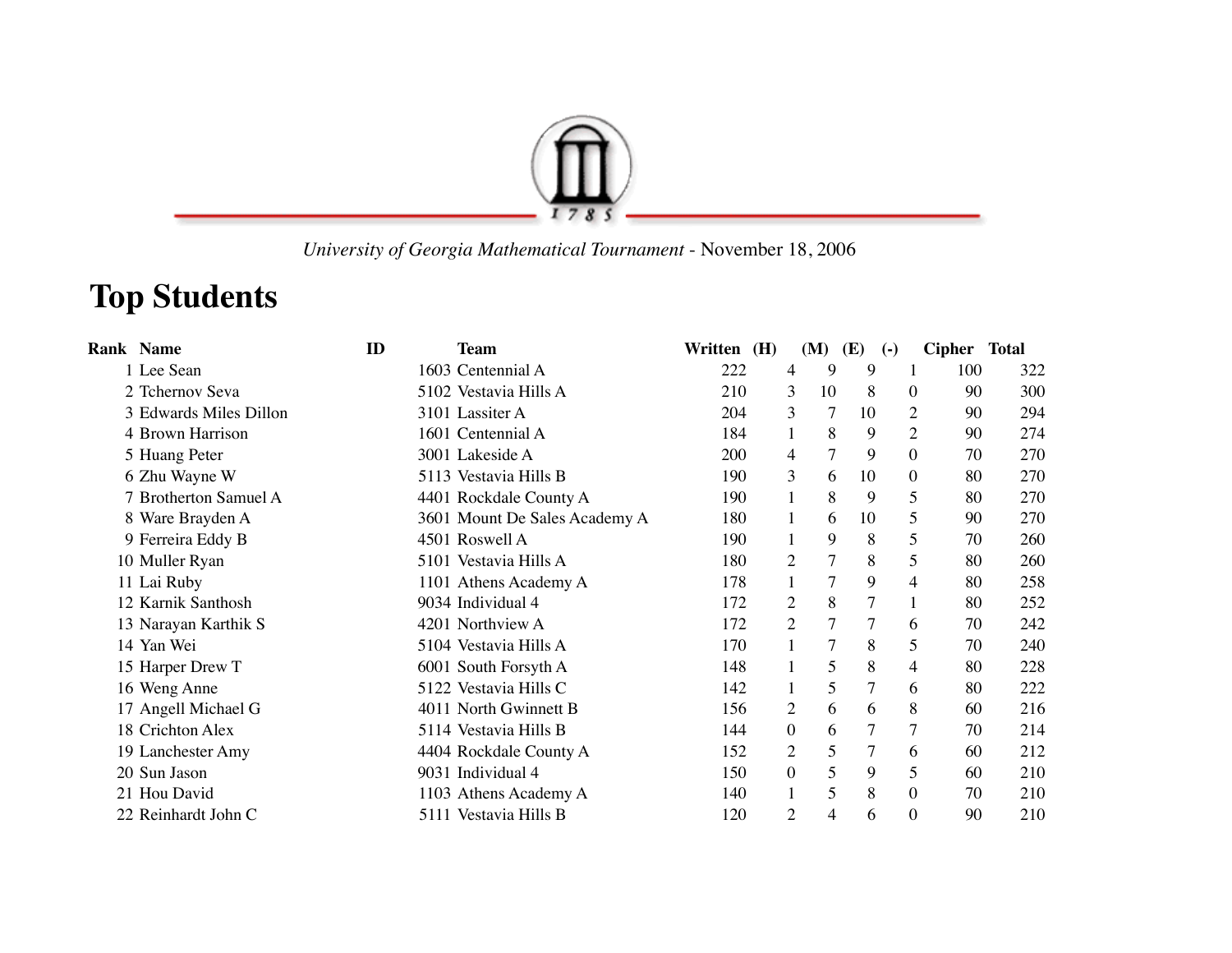| 23 Kim Nayoon           | 4402 Rockdale County A              | 138 | 1                | 4                        | 7              | 9                | 70 | 208 |
|-------------------------|-------------------------------------|-----|------------------|--------------------------|----------------|------------------|----|-----|
| 24 Terris Trevor K      | 3201 Augusta Preparatory School B   | 146 | $\boldsymbol{0}$ | 6                        | 8              | 3                | 60 | 206 |
| 25 Gorovits Alexander   | 1001 Alpharetta A                   | 142 | 1                | 6                        | 6              | 6                | 60 | 202 |
| 26 Woodrum David C      | 4801 Southeast Bulloch A            | 122 | 1                | $\overline{2}$           | 7              | 11               | 80 | 202 |
| 27 Griffin Cd           | 5901 Etowah A                       | 160 | $\overline{2}$   | 6                        | $8\,$          | $\boldsymbol{0}$ | 40 | 200 |
| 28 Dorminy Billy        | 4701 Soli Deo Gloria Home Educators | 140 | 1                | 6                        | 7              | $\overline{0}$   | 60 | 200 |
| 29 Huang Yuehan         | 5103 Vestavia Hills A               | 120 | $\mathbf{1}$     | 5                        | 5              | 5                | 80 | 200 |
| 30 Mukwopadhyay Rohan   | 3102 Lassiter A                     | 110 | $\boldsymbol{0}$ | $\overline{4}$           | 5              | 10               | 90 | 200 |
| 31 Dedo Matthew         | 5124 Vestavia Hills C               | 128 | $\boldsymbol{0}$ | 5                        | 6              | 9                | 70 | 198 |
| 32 Randa Jim            | 5112 Vestavia Hills B               | 132 | 1                | 5                        | 7              | $\mathbf{1}$     | 60 | 192 |
| 33 Lai Michael          | 1102 Athens Academy A               | 120 | $\overline{0}$   | 7                        | 5              | $\theta$         | 70 | 190 |
| 34 Sun Kevin C          | 1604 Centennial A                   | 136 | $\mathbf{1}$     | 4                        | 7              | 8                | 50 | 186 |
| 35 Pallamreddy Anusha   | 1303 Campbell A                     | 154 | $\overline{2}$   | 6                        | 7              | $\overline{2}$   | 30 | 184 |
| 36 Slaff Barry M        | 3701 Norcross A                     | 152 | $\mathbf{1}$     | 5                        | 8              | 6                | 30 | 182 |
| 37 Wichrowska Maja P    | 1003 Alpharetta A                   | 142 | $\mathbf{1}$     | 6                        | 6              | 6                | 40 | 182 |
| 38 Hu Benjamin          | 4202 Northview A                    | 140 | 3                | $\overline{4}$           | 6              | 5                | 40 | 180 |
| 39 Kim Jung W           | 4001 North Gwinnett A               | 130 | 1                | 5                        | 6              | 5                | 50 | 180 |
| 40 Starkweather Clara K | 1511 Cedar Shoals B                 | 130 | $\mathbf{1}$     | $\overline{\mathcal{L}}$ | 6              | 10               | 50 | 180 |
| 41 Dong Jimmy           | 4204 Northview A                    | 120 | 1                | 3                        | 6              | 10               | 60 | 180 |
| 42 Purvis Adam L        | 3604 Mount De Sales Academy A       | 136 | $\boldsymbol{0}$ | 6                        | 6              | 8                | 40 | 176 |
| 43 Coleman Joshua D     | 1202 Augusta Area Homeschoolers A   | 114 | $\boldsymbol{0}$ | 4                        | 6              | $\overline{7}$   | 60 | 174 |
| 44 Akin Tori S          | 3602 Mount De Sales Academy A       | 132 | 2                | 4                        | 7              | 1                | 40 | 172 |
| 45 Morphis Eric T       | 5301 Woodward Academy A             | 130 | $\overline{2}$   | $\overline{4}$           | 7              | $\theta$         | 40 | 170 |
| 46 Lee Jin S            | 4902 Southeast Whitfield A          | 130 | $\Omega$         | $\overline{4}$           | $\overline{7}$ | 10               | 40 | 170 |
| 47 Straubi Ben          | 1404 Cartersville A                 | 126 | $\boldsymbol{0}$ | 4                        | $\tau$         | 8                | 40 | 166 |
| 48 Lin Pei Ann          | 5121 Vestavia Hills C               | 116 | $\mathbf{1}$     | $\overline{4}$           | 5              | 8                | 50 | 166 |
| 49 Coby Lu G            | 1002 Alpharetta A                   | 134 | $\mathbf{1}$     | 5                        | 6              | $\overline{7}$   | 30 | 164 |
| 50 Shepherd Joe S       | 1204 Augusta Area Homeschoolers A   | 122 | $\boldsymbol{0}$ | $\overline{2}$           | 8              | 11               | 40 | 162 |
| 51 Chen Long            | 3704 Norcross A                     | 112 | $\theta$         | 4                        | 5              | 11               | 50 | 162 |
| 52 Walls Stephen J      | 5501 Evans A                        | 118 | $\boldsymbol{0}$ | 4                        | 6              | 9                | 40 | 158 |
| 53 Summers Robert       | 3311 Lee County B                   | 146 | $\overline{c}$   | $\overline{4}$           | 8              | 3                | 10 | 156 |
| 54 Schlumpberger Sven   | 4014 North Gwinnett B               | 126 | $\boldsymbol{0}$ | 5                        | 6              | 8                | 30 | 156 |
| 55 Oliveira Scott       | 4013 North Gwinnett B               | 114 | $\boldsymbol{0}$ | 3                        | 7              | $\overline{7}$   | 40 | 154 |
| 56 Jason Zhang          | 1504 Cedar Shoals A                 | 114 | $\overline{0}$   | $\overline{3}$           | 6              | 12               | 40 | 154 |